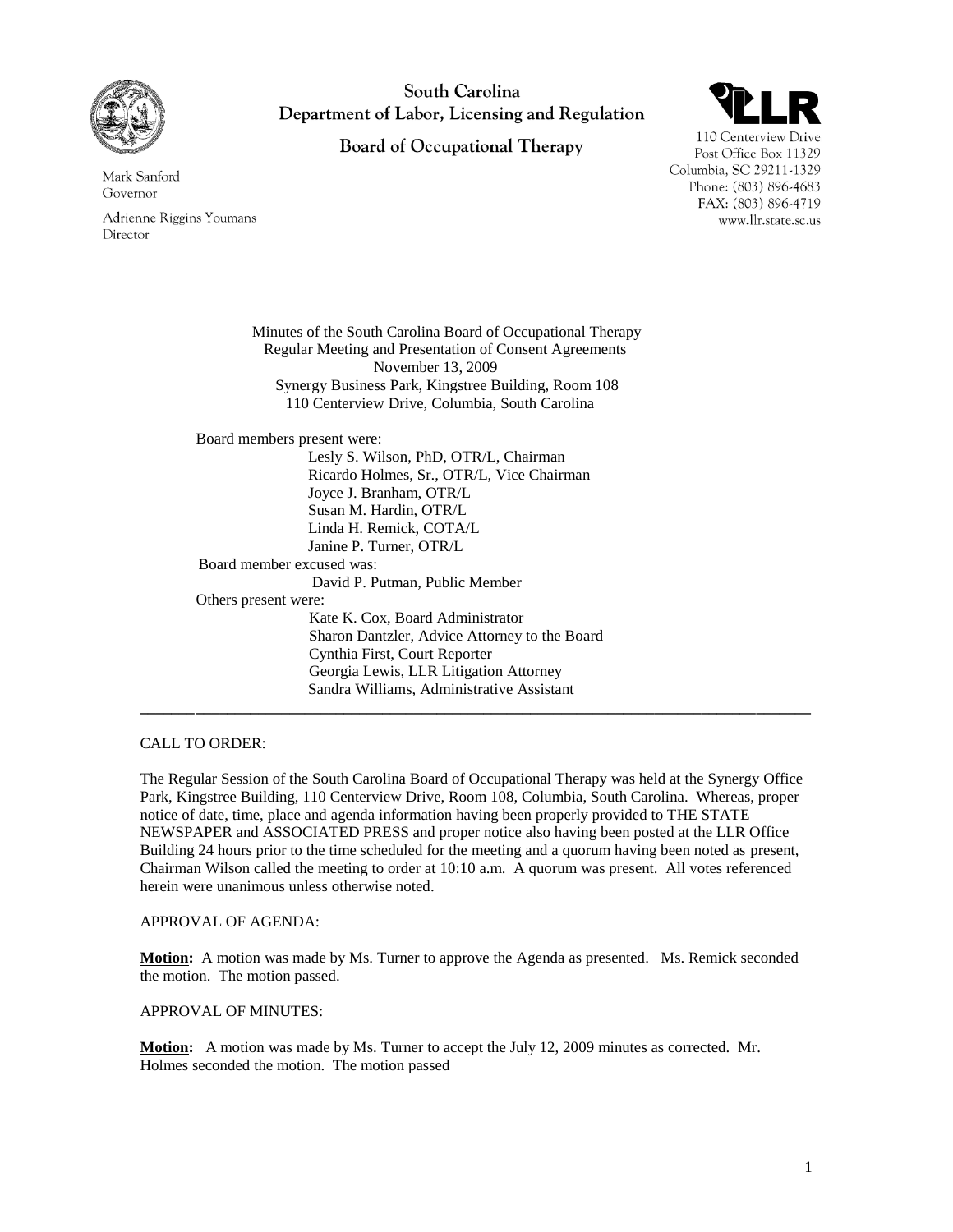Board Meeting Minutes November 13, 2009 Page 2

### PRESENTATION OF TWO CONSENT AGREEMENTS:

#### Ms. Lewis presented a Consent Agreement signed by Marian D. McDonald, OTR.

**Motion:** A motion was made by Ms. Turner to go into Executive Session to discuss the Consent Agreement. Mr. Holmes seconded the motion. The motion passed.

**Motion:** A motion was made by Ms. Remick to come out of Executive Session. Ms. Branham seconded the motion. The motion passed.

**Motion:** A motion was made by Ms. Turner to accept the Consent Agreement signed by Ms. McDonald. Mr. Holmes seconded the motion. The motion passed.

Ms. Lewis presented a Consent Agreement signed by Lynda L. Ellerbe-McElroy, OTR.

Ms. Hardin asked to be recused in the matter. Ms. Lewis presented the Consent Agreement.

**Motion:** A motion was made by Ms. Turner to go into Executive Session to discuss the Consent Agreement. Ms. Remick seconded the motion. The motion passed.

**Motion:** A motion was made by Ms. Turner to come out of Executive Session to ask a legal question of Ms. Dantzler. Mr. Holmes seconded the motion. The motion passed.

**Motion:** A motion was made by Ms. Turner to go into Executive Session to consider the Consent Agreement. Mr. Holmes seconded the motion. The motion passed.

**Motion:** A motion was made by Ms. Remick to come out of Executive Session. Ms. Branham seconded the motion. The motion passed.

**Motion:** A motion was made by Ms. Branham to reject the Consent Agreement with Ms. Ellerbe-McElroy. Mr. Holmes seconded the motion. The motion passed.

**Motion:** A motion was made by Ms. Turner to request that an amended Consent Agreement be written to require a \$1000.00 fine, based on the Board's statute section 40-36-120 allowing for fines per violation, and that this amended Consent Agreement be issued to expedite the process in resolving this matter for all concerned. Mr. Holmes seconded the motion. The motion passed.

### DISCIPLINARY ISSUES:

There were no other disciplinary issues before the Board. There was no Investigative Review Committee Report (IRC).

#### REPORTS:

#### Administrator's Report:

Mrs. Cox reported the licensee totals to date are 1386 licensed occupational therapists and 612 licensed occupational therapy assistants for a total of 1998 licensees. She reported that she continues to be in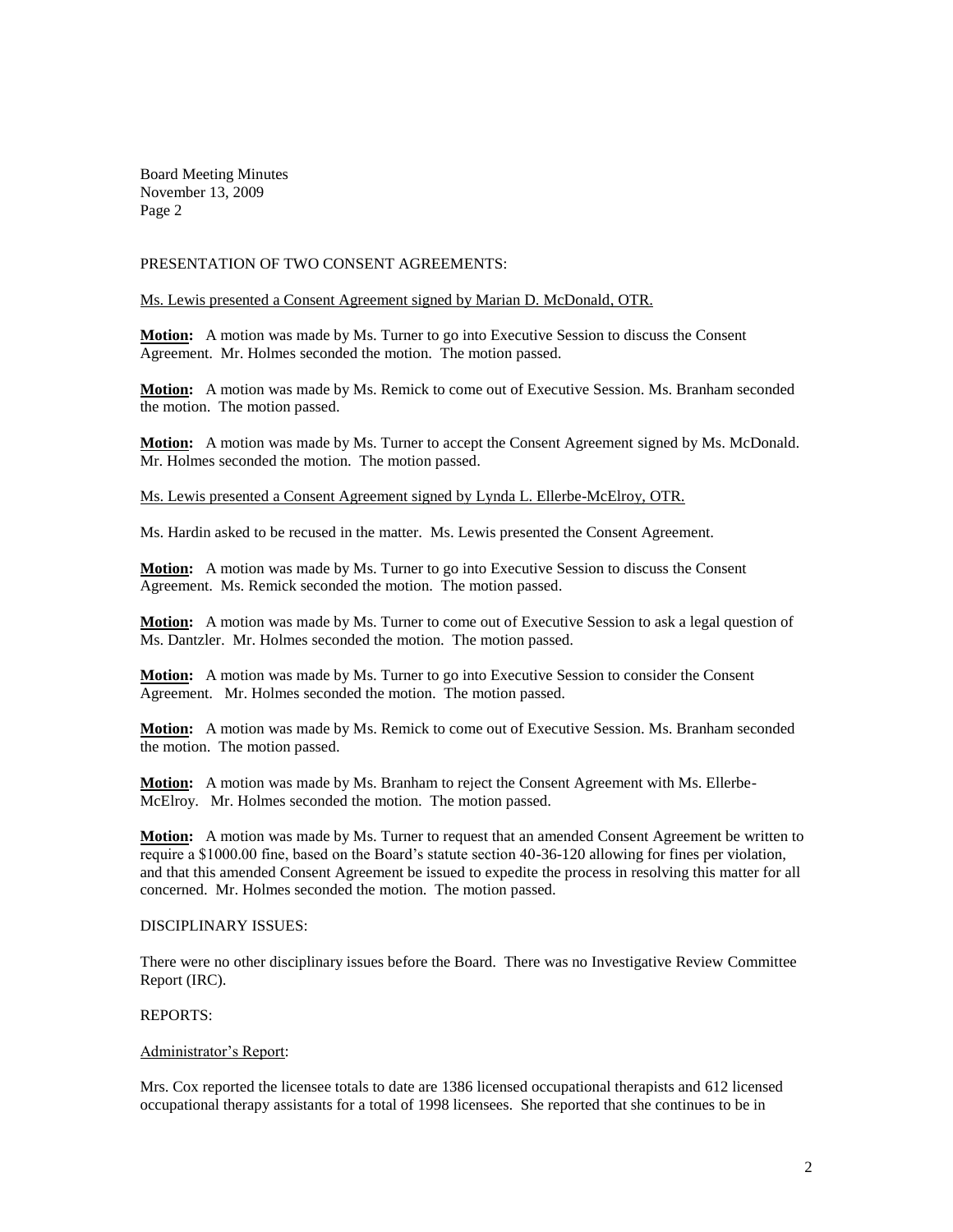contact with the Governor's Office for Board reappointments. She reported on the NBCOT Annual Conference in Baltimore, Maryland and went over the agenda items from the meeting to include a mock board meeting, First Amendment issues, concurrent criminal and administrative proceedings, identity theft Board Meeting Minutes November 13, 2009

Page 3

concerns, conflict of interest matters, scope of practice challenges, and top regulatory cases. Dr. Wilson also attended and reviewed points on telehealth and on supervision of COTAs. Discussion followed on biometric measures and the use of fingerprints. It was noted by Ms. Dantzler that fingerprints remain the truest biometric at this time.

## Financial Report:

Mrs. Cox stated that the Financial Report is provided as information. She noted for the record that revenue is collected biennially and is expended over a two-year period. She reported that she reviews the Board's budget yearly with LLR.

## LEGAL:

There was no Legal Business regarding the Board for discussion.

## UNFINISHED BUSINESS:

Review Draft of Board Policy on Sanctioning Unlicensed Practice in the Licensing Process:

The Board reviewed the draft of the policy and discussion followed. Fines were reviewed and found to be appropriate.

**Motion:** A motion was made by Mr. Holmes to accept the draft as written and use it as Board Policy on Sanctioning Unlicensed Practice in the Licensing Process to replace the 2002 policy. Ms. Turner seconded the motion. The motion passed.

# Draft of Position Statement Regarding Boundary Issues:

This matter was tabled until a later date.

#### NEW BUSINESS:

There was no New Business before the Board.

# DISCUSSION TOPICS:

Ms. Branham discussed the latest AOTA survey and stated she felt that more detail was needed in some of the survey questions. The Board stated that surveys of this nature are valuable for Boards and therapists to be able to have input.

# PUBLIC COMMENTS:

There was no public comment.

#### ANNOUNCEMENTS:

The Board's next meeting will be in March 26, 2010.